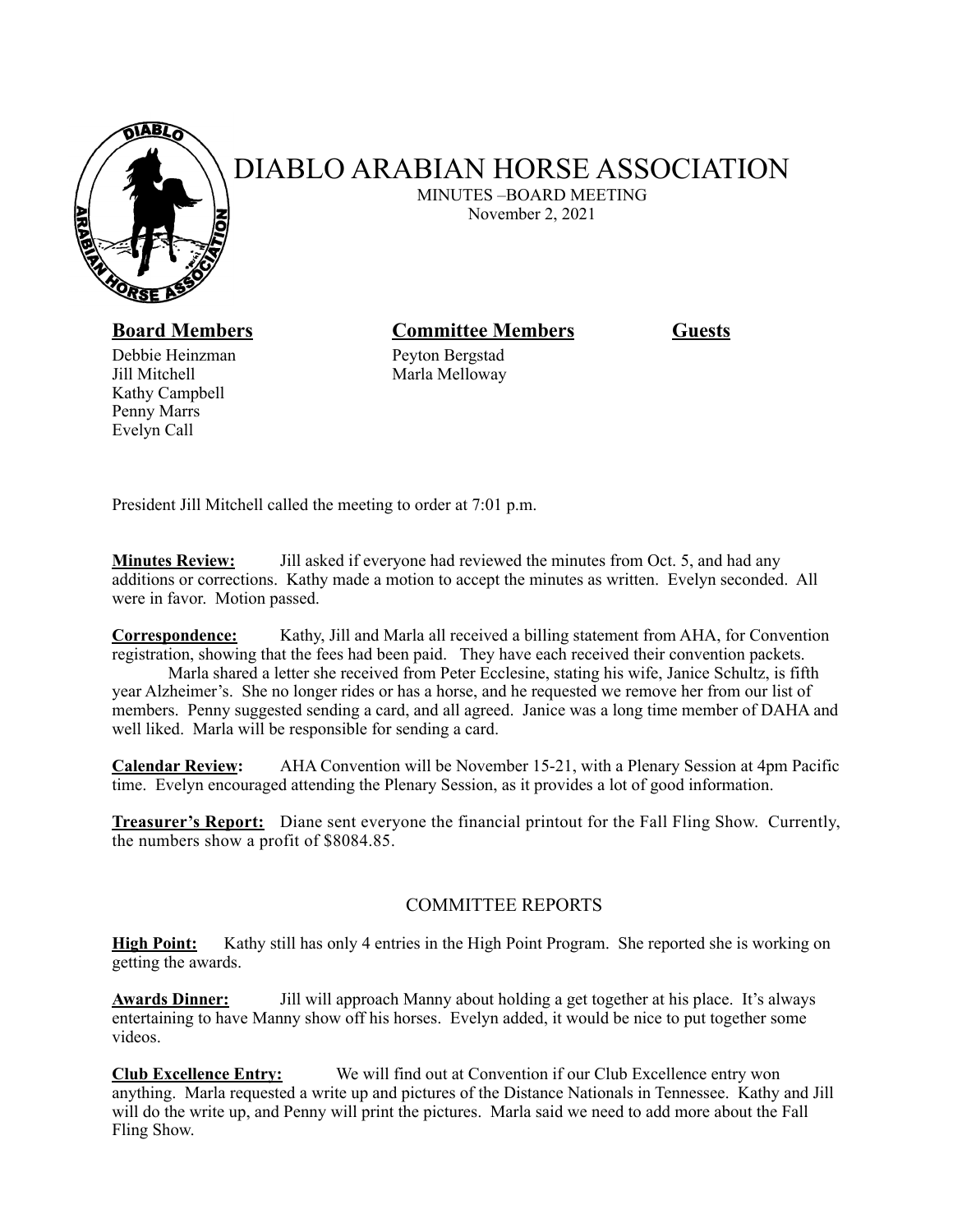**Breed Awareness, Family Outreach, Public Relations:** Jill brought up the Horse presentation at Tractor Supply. We should be sure to do it next fall, possibly in conjunction with Day of the Horse.

 Jill will be riding in the Rose Parade, representing DAHA and the Arabian horse to the world. We should try to get video footage of the Arabian group. Marla offered to check into it.

 Jill reported things are opening up after Covid. Manny Viera threw a big party, in the halter ring, at Nationals. It was well attended with few masks in evidence.

**Social Media:** Marla sent the last meeting minutes to Denice for posting. We need to post the flyer for Shermans Holiday Boutique, on our social media sites. Peyton is having a Kiss a Horse booth to raise money for DAHA.

 Jill observed there was extensive advertising on the megatron at Nationals. Maybe we should look into it.

 The suggestion was brought up to get a paragraph from a different person each month, for posting on our sites. We could include trainers, breeders, horse show exhibitors, etc.

**Horse Shows:** Marla and Evelyn both liked Coke's idea to add an extra day to the Fall Fling Show, making it a 4 day show. We may want to drop the Spring Show down to a three day show, from the current 4 days. Jill suggested sending out a survey to trainers. Debbie advised using Survey Monkey. Google Forms is also available to use, free, with a Google account. We can also post it on the website and email it to the general membership.

**Trail:** Penny reported there are no new opportunities for a trail ride this year. By March of next year, she will be well recovered from her 2 knee surgeries, and ready to lead rides again. She will get together with Peyton and plan a ride to include adults and youth.

**Racing:** Evelyn reported the Arabian racing season is over in California, but still going in Texas. They finished up in Fresno, with two Stakes races with good purses. Ten year old Dream Pearl, won her race; a grand finish to a great year! Her daughter, Dreamm, ran well, finishing 2nd in her race. Next year will find more Pearl babies out on the track.

 California Arabian Racing is struggling, due to lower purses and extra insurance expenses. Other states have higher purses and don't require extra insurance for running Arabians. A barn that races thoroughbreds, has to have insurance. If that barn wants to run Arabians too, they have to purchase a separate, second insurance policy, to do so. This discourages most trainers from having both breeds in their barn.

There may be races held in Grants Pass, Oregon, next year.

| <b>Membership:</b>  | Evelyn reported the following information |
|---------------------|-------------------------------------------|
| Adult 1 year 52     | Youth 28                                  |
| $3 \text{ year}$ 42 |                                           |
| Lifetime            | Total 132                                 |

**Youth:** Welcome to Peyton Bergstad, our new Youth Director! Peyton is enthusiastic and has lots of good ideas to bring to the table. Penny asked what would interest younger people. Peyton's response was more group activities and games. Most youth focus on a single type of riding, so we need to organize events of a more social nature. A couple of ideas Peyton suggested, for next year, were clinics and possibly a carnival.

 Sherman's are having a Holiday Barn Boutique, November 13, 2021, from 9:30 to 4:00 PM. We will post the information on our social mediums. Peyton is planning to have a Horse Kissing Booth to raise money for DAHA. Marla plans to be there, with as many members as she can rally.

**Convention:** All delegates have received their Convention packets. Jill suggested we get together to talk about the schedule and resolutions.

**Volunteer Awards:** Nothing to report